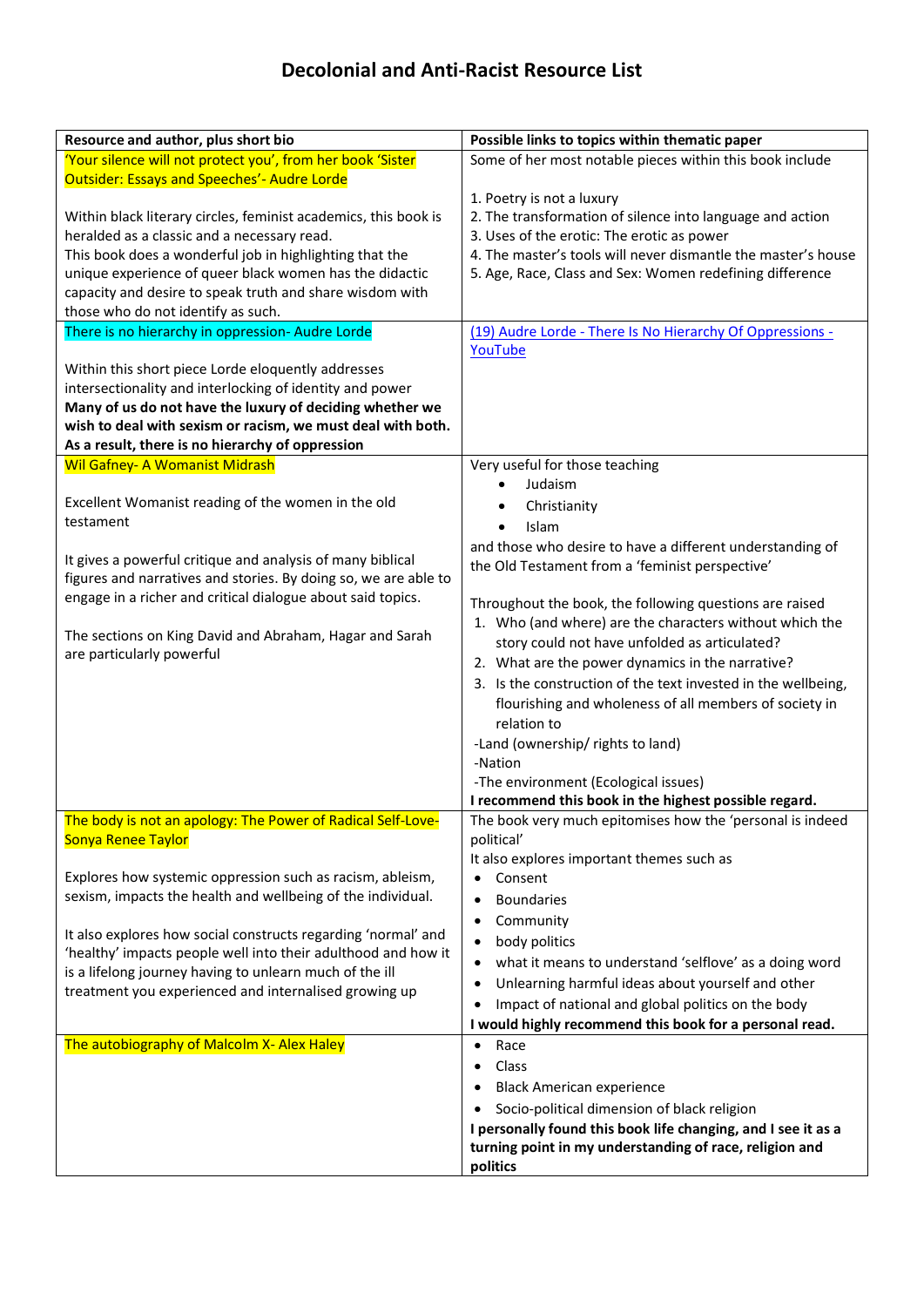| How to be an Anti-racist-Ibram X Kendi                                                                                        | The book unpacks the interplays of race with some of the                   |
|-------------------------------------------------------------------------------------------------------------------------------|----------------------------------------------------------------------------|
|                                                                                                                               | following topics                                                           |
| This book does an excellent job of teasing out the nuances                                                                    | Psychological consciousness ad understanding of<br>1.                      |
| regarding racism and its multiple articulations                                                                               | self (for both black and white people)                                     |
|                                                                                                                               | 2.<br>Sexuality                                                            |
| This book also does well to shed led on the internal                                                                          | 3.<br>Ethnicity                                                            |
| conversations of racism within the black community (how                                                                       | Biology<br>4.                                                              |
| racist ideas are very much engrained within many of us).                                                                      | 5.<br>Class                                                                |
|                                                                                                                               | It also does a good job in providing examples of how                       |
|                                                                                                                               | antiracism can pragmatically be carried out                                |
| Feminism interrupted: Disrupting power- Lola Olufemi                                                                          | The chapter explores topics that often go uncritiqued within               |
|                                                                                                                               | feminist/ spaces of unity. Notable chapters include                        |
| The book does a fantastic job in highlighting that feminism<br>requires a global and geo-political approach to eradication of |                                                                            |
| the suffering and oppression of women                                                                                         | 1. The fight for reproductive justice<br>2. Solidarity is a doing word     |
|                                                                                                                               |                                                                            |
| Therefore we must be aware and be well versed with                                                                            | 3. The answer to sexual violence is not more prisons                       |
| women's issues that do not necessary speak to our lived                                                                       |                                                                            |
| experienced                                                                                                                   | This book would be particularly good for those covering                    |
|                                                                                                                               | crime and punishment                                                       |
|                                                                                                                               | relationship and families<br>$\bullet$                                     |
|                                                                                                                               | A short, but very powerful read. I would recommend this                    |
|                                                                                                                               | book with the highest possible regard                                      |
| African Women's Theologies, Spirituality and Healing-Mercy<br><b>Amba Oduyoye</b>                                             | Some of the most notable chapters include                                  |
|                                                                                                                               | Women as healers and caregivers<br>1.                                      |
| This book provides an insight into African women's                                                                            | Health and healing (please see attached)<br>2.                             |
| theological positions and considerations with regarding to                                                                    | 3.                                                                         |
| issues impacting religion and life.                                                                                           | Diagnosing the sources of Dis-Eases issues that<br>destroys women's health |
| An incredibly humbling read and reminder that unless we                                                                       |                                                                            |
| engage and include theological perspectives and lived                                                                         |                                                                            |
| experiences of those who are not white men steeped in a                                                                       | A short, but very powerful read. I would recommend this                    |
| theological Eurocentric tradition, our understanding and                                                                      | book with the highest possible regard                                      |
| practice of Christianity is indeed anaemic.                                                                                   |                                                                            |
| It also provides a necessary reminder that the Western world                                                                  |                                                                            |
| and those in the global south are not facing the same                                                                         |                                                                            |
| immediate problems and issues                                                                                                 |                                                                            |
| <u>Trevor Noah- Born a crime</u>                                                                                              | Race/racism                                                                |
|                                                                                                                               | Politics/law                                                               |
| Similar to that of Akala's book- Natives, this book provides a                                                                | Prejudice and discrimination                                               |
| very enriching and unapologetic insight into what life was like                                                               |                                                                            |
| as a 'bi-racial' person growing up in apartheid South Africa                                                                  |                                                                            |
| (during a period where it was illegal to engage in interracial                                                                | An excellent read                                                          |
| relationships)<br>The New Age of Empire: How Racism and Colonialism Still                                                     |                                                                            |
| <b>Rule the World- Kehinde Andrews</b>                                                                                        | Christian Philosophy<br>٠                                                  |
|                                                                                                                               | Colonialism/ Imperialism                                                   |
| Critique of Western Eurocentric Philosophy. This is very clear                                                                | The global south                                                           |
| in his opening chapter 'I'm white therefore I am'.                                                                            | Modernity                                                                  |
| It also does a wonderful job in highlighting that not                                                                         | The book provides a lot of case studies, stats and examples,               |
| addressing racism, impacts the quality of life, creates a                                                                     | which could be easily interwoven into many lessons/ topics.                |
| scarcity of resources and inevitably equates to death                                                                         | This book would be particularly good for those teaching war,               |
|                                                                                                                               | peace and conflict                                                         |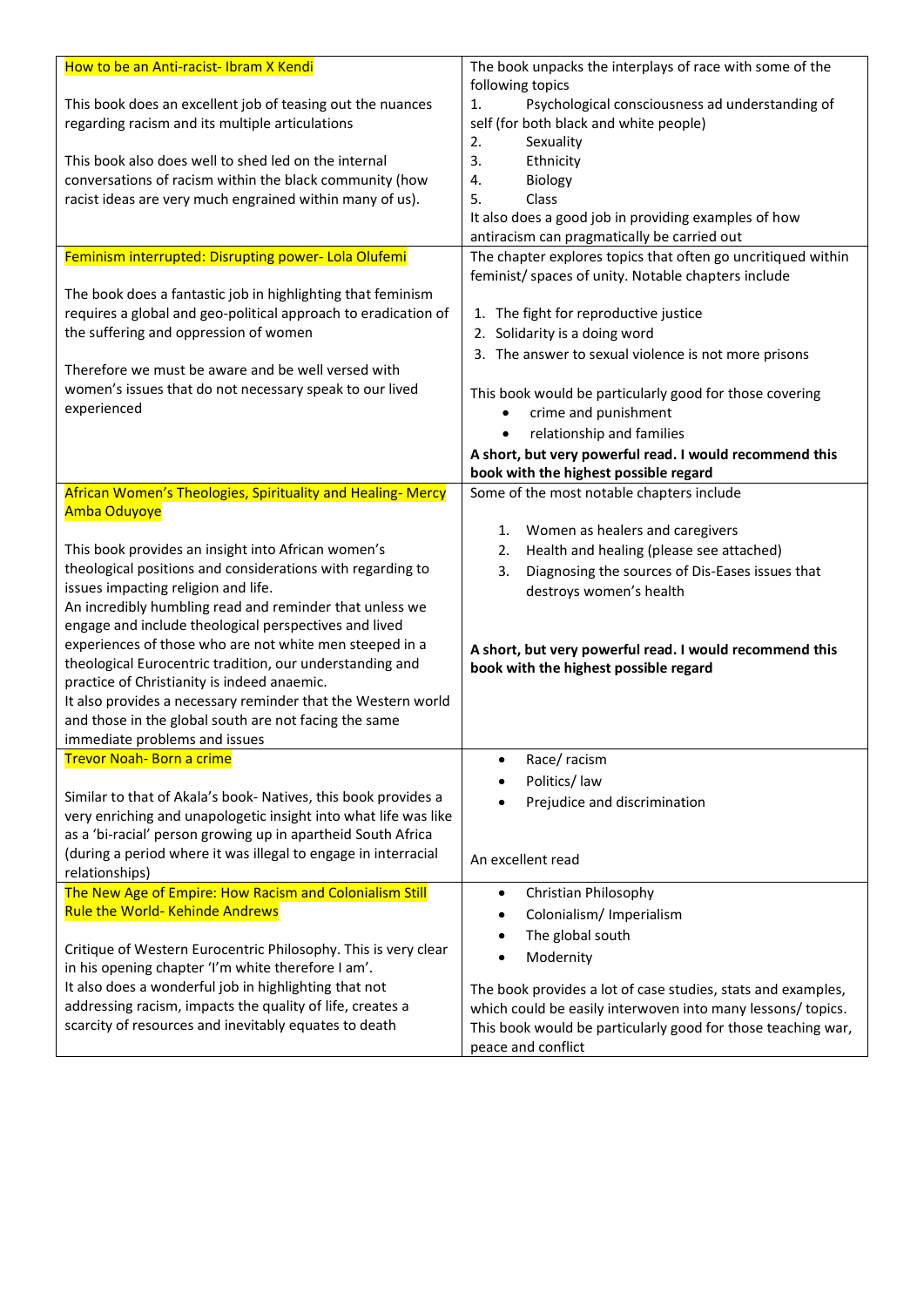| Afro Pessimism- A live reading and Q&A                                                        | This is a link to Wilderson reading a few pages from his book                                                        |
|-----------------------------------------------------------------------------------------------|----------------------------------------------------------------------------------------------------------------------|
| Afro Pessimism is a critical framework that describes the                                     | Afro Pessimism followed by a Q&A                                                                                     |
| ongoing effects of racism, colonialism, and historical                                        | <b>Facebook Live   Facebook</b>                                                                                      |
| processes of enslavement (including the trans-Atlantic slave                                  |                                                                                                                      |
| trade) and their impact on                                                                    | I would also strongly recommend his book. Below is a link to                                                         |
| structural conditions<br>$\bullet$                                                            | his book and other resources that explores the concept of                                                            |
| the personal, subjective, and lived experience and<br>$\bullet$                               | Afro-Pessimism/antiblackness                                                                                         |
| embodied reality of African Americans (black                                                  | Afropessimism: Amazon.co.uk: Frank Wilderson:                                                                        |
| people).                                                                                      | 9781631496141: Books                                                                                                 |
| Afro-pessimism is a lens of interpretation that accounts for                                  |                                                                                                                      |
| civil society's dependence on antiblack violence-a regime of                                  | Afro-Pessimism - African American Studies - Oxford                                                                   |
| violence that positions black people as internal enemies of                                   | <b>Bibliographies</b>                                                                                                |
| civil society, and cannot be analogised with the regimes of                                   |                                                                                                                      |
| violence that disciplines the Marxist subaltern, the                                          | I would highly recommend a deep and thorough engagement                                                              |
| postcolonial subaltern, the colored but nonblack Western                                      | with Afro Pessimism- in the bid to develop a more complex                                                            |
| immigrant, the nonblack queer, or the nonblack woman.                                         | and richer understanding of race, power and the enduring                                                             |
|                                                                                               | impact of slavery                                                                                                    |
| Rosi Braidotti - Necropolitics and Ways of Dying                                              | (10) Rosi Braidotti - Necropolitics and Ways of Dying -                                                              |
|                                                                                               | YouTube<br>Within this                                                                                               |
| Within her online lecture Braidiotti seeks to explore what it                                 |                                                                                                                      |
| means to die in a posthuman world that categories us as<br>either 'human' or 'non human'.     | bio-power                                                                                                            |
|                                                                                               | Ecology<br>necro-politics                                                                                            |
| Braidotti argues that we are living in a world that often shifts                              | ٠<br>Posthumanism<br>٠                                                                                               |
| the boundaries between life and death and thus there are                                      |                                                                                                                      |
|                                                                                               | Braidotti also goes onto speak about a neo-materialist<br>philosophy of non-human life as 'Zoe' and argues that both |
| indeed multiple ways to die (whilst being alive)                                              | the concept of life and that of death need to be approached                                                          |
|                                                                                               | with more complexity and more attention to power                                                                     |
|                                                                                               | differences.                                                                                                         |
|                                                                                               |                                                                                                                      |
|                                                                                               |                                                                                                                      |
| You Can't Say Black Lives Matter if You're Still Appropriating                                | Cultural appropriation<br>$\bullet$                                                                                  |
| <b>Black Culture- Shivani Persad</b>                                                          | Black Lives Matter (the political statement)<br>$\bullet$                                                            |
|                                                                                               | Heritage/culture and tradition                                                                                       |
| The article explores the exploitative extraction and                                          |                                                                                                                      |
| consumption of black culture.<br>It also explores how it is then transformed into a parody of |                                                                                                                      |
| black culture, which is often repackaged and framed as                                        |                                                                                                                      |
| 'urban' 'black popular culture' etc                                                           |                                                                                                                      |
| The enlightenment's dark side- Jamelle Bouie                                                  | ٠                                                                                                                    |
|                                                                                               | Western Eurocentric philosophy                                                                                       |
| Highlights the problematic implication of uncritically                                        | Race                                                                                                                 |
| engaging with Eurocentric philosophy/ philosophers such as                                    | Colonial logic and legacy                                                                                            |
| Hegel, Kant, Descartes.                                                                       |                                                                                                                      |
| It also identifies and explains how colonial logic has very                                   |                                                                                                                      |
| much impacted our understanding who and what is                                               |                                                                                                                      |
| constituted as human and what epistemologies are worthy of                                    |                                                                                                                      |
| engaging in                                                                                   |                                                                                                                      |
| "North Korea Proves Your White Male Privilege Is Not                                          | Race<br>٠                                                                                                            |
| Universal."                                                                                   | Nationality                                                                                                          |
|                                                                                               | Class                                                                                                                |
| Explores the dangers of white male privilege.                                                 |                                                                                                                      |
| The article also makes the case that whiteness can lead to                                    | Geo-politics                                                                                                         |
| the death of white people.                                                                    |                                                                                                                      |
| Priyamvada Gopal & George the Poet on colonialism, empire                                     | (11) Priyamvada Gopal & George the Poet on colonialism,                                                              |
| and rap   Studio B: Unscripted                                                                | empire and rap   Studio B: Unscripted - YouTube                                                                      |
|                                                                                               | Colonialism<br>$\bullet$                                                                                             |
| Powerful conversation of the impact of colonialism in Britain<br>and its former colonies      | Empire<br>$\bullet$                                                                                                  |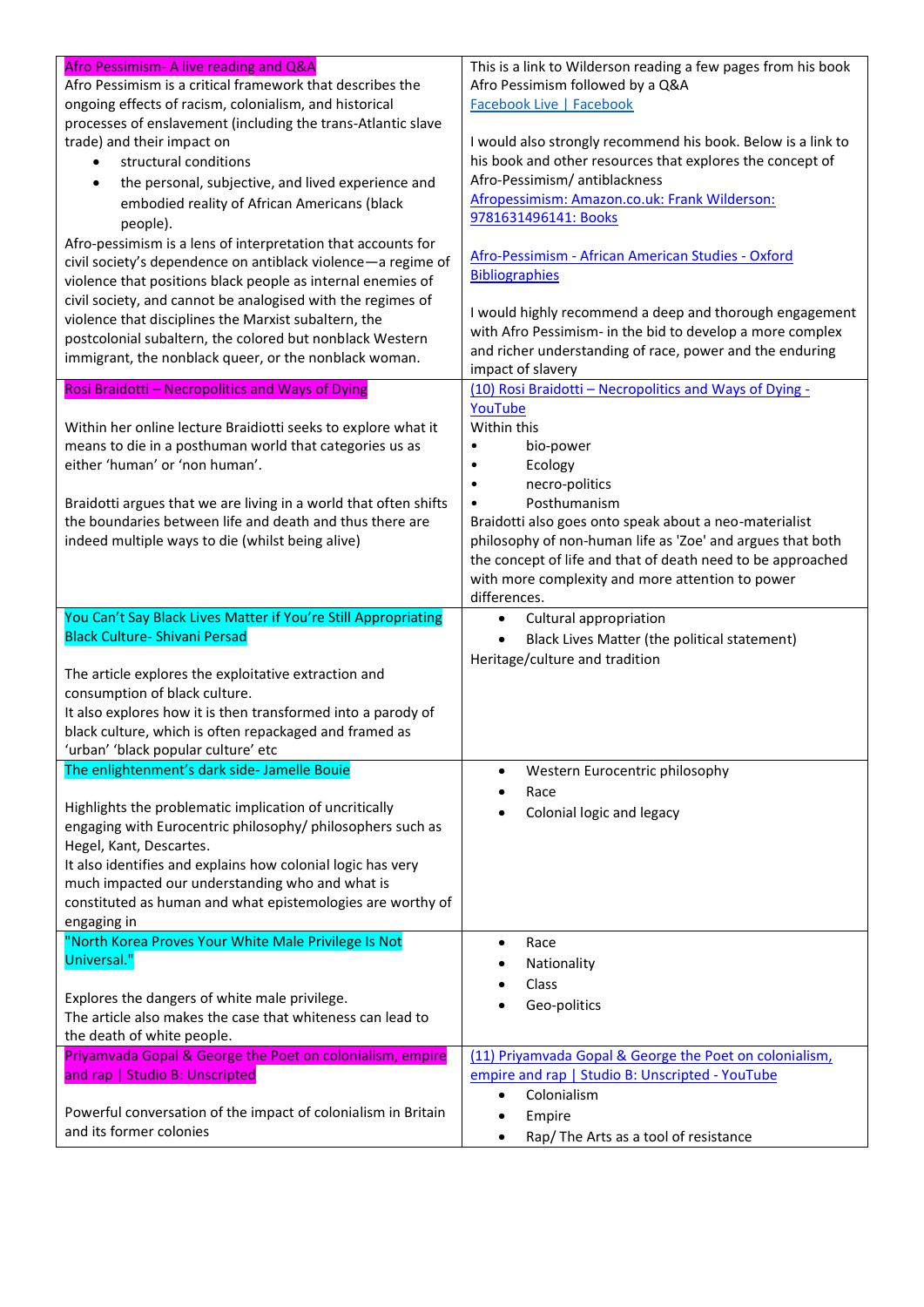| The Malcolm effect<br>A series of podcasts created by Momodou Taal                                                          | The podcasts explore a variety of issues including critique of<br>the Sewell report, Marxism, the politics of black hair, charity,<br>abolition, and radicalisation |
|-----------------------------------------------------------------------------------------------------------------------------|---------------------------------------------------------------------------------------------------------------------------------------------------------------------|
| They are on both Spotify, YouTube and Apple podcast                                                                         | Many of the topics covered in the podcasts could be used for<br>within a variety of topics within the thematic paper.                                               |
| <b>Abolitionist reading list</b>                                                                                            | https://abolitionistfutures.com/full-reading-list                                                                                                                   |
|                                                                                                                             | Please see below the list of some of the topics they cover.                                                                                                         |
| A reading group designed by and for black, brown and other                                                                  | Introduction to Abolition<br>٠                                                                                                                                      |
| racialised groups.                                                                                                          | What is wrong with reform?<br>٠                                                                                                                                     |
|                                                                                                                             | Feminist, Queer and Anti-racist Abolition<br>$\bullet$                                                                                                              |
| Whilst the scheduled meetings are for such people, their<br>materials and resources are available to the wider public       | <b>Transformative Justice</b><br>$\bullet$                                                                                                                          |
|                                                                                                                             | Mutual Aid and Covid-19<br>$\bullet$                                                                                                                                |
|                                                                                                                             | Black Lives Matter and Defund the Police                                                                                                                            |
|                                                                                                                             | They also provide links to further resources and readings.                                                                                                          |
|                                                                                                                             | This fits into many topics within thematic studies, but this<br>could also become an extra-curricular club                                                          |
| <b>Connected Sociologies</b>                                                                                                | https://www.connectedsociologies.org/                                                                                                                               |
|                                                                                                                             |                                                                                                                                                                     |
| An organisation that works with schools (sixth forms) across<br>London. They support with decolonising the curriculum and   | Their website goes into ore detail about who they are and<br>the services they provide.                                                                             |
| providing extra-curricular programmes and activities                                                                        | Their website also includes recorded lecturers on the                                                                                                               |
|                                                                                                                             | following;<br>1. Slavery, Indenture and Plantation economy                                                                                                          |
|                                                                                                                             | 2. Colonialism, race and policing                                                                                                                                   |
|                                                                                                                             | The global colonial economy<br>3.                                                                                                                                   |
|                                                                                                                             | Their videos are incredibly powerful, informative, and                                                                                                              |
|                                                                                                                             | accessibly for KS4-5 students                                                                                                                                       |
|                                                                                                                             | Please also see their sister group's YouTube channel:                                                                                                               |
|                                                                                                                             | (19) Race in Britain - YouTube                                                                                                                                      |
|                                                                                                                             |                                                                                                                                                                     |
| <b>Gal Dem</b>                                                                                                              | https://gal-dem.com/                                                                                                                                                |
| A media publication, committed to telling the stories of                                                                    | I often use articles that they have written on various topics                                                                                                       |
| racialised peoples and marginalised genders.                                                                                | within my lessons/ set for homework                                                                                                                                 |
| Within their publication they seek to address and resist                                                                    |                                                                                                                                                                     |
| against inequality and misrepresentation in the industry                                                                    | I recommend Gal Dem with the highest possible regard                                                                                                                |
| through platforming the creative and editorial work of our<br>community across essays, opinion, news, arts, music, politics | This is a women and non-binary led organisation                                                                                                                     |
| and lifestyle content.                                                                                                      |                                                                                                                                                                     |
| <b>Mandem</b>                                                                                                               | https://mandemhood.com/                                                                                                                                             |
|                                                                                                                             |                                                                                                                                                                     |
| An online media platform that offers a unique space for                                                                     | I often use articles that they have written on various topics<br>within my lessons/ set for homework                                                                |
| young men 'of colour' to express themselves through writing,<br>music and film.                                             |                                                                                                                                                                     |
| This media platform seeks to provide a space for young                                                                      | This is a male led organisation                                                                                                                                     |
| people to engage in topical discussions centred around                                                                      |                                                                                                                                                                     |
| culture, politics and identity, while further encouraging them                                                              | This website is very popular amongst young men and                                                                                                                  |
| to challenge the narratives that appear in mainstream media.                                                                | teenage boys                                                                                                                                                        |
|                                                                                                                             |                                                                                                                                                                     |
| The topics covered at our panel-led events have ranged from<br>systemic racism to the dangers of traditional masculinity.   |                                                                                                                                                                     |
| Their key aim is to challenge the mainstream media narrative                                                                |                                                                                                                                                                     |
| surrounding young men 'of colour' while offering them an                                                                    |                                                                                                                                                                     |
| alternative platform to express their creativity and gain                                                                   |                                                                                                                                                                     |
| recognition.                                                                                                                |                                                                                                                                                                     |